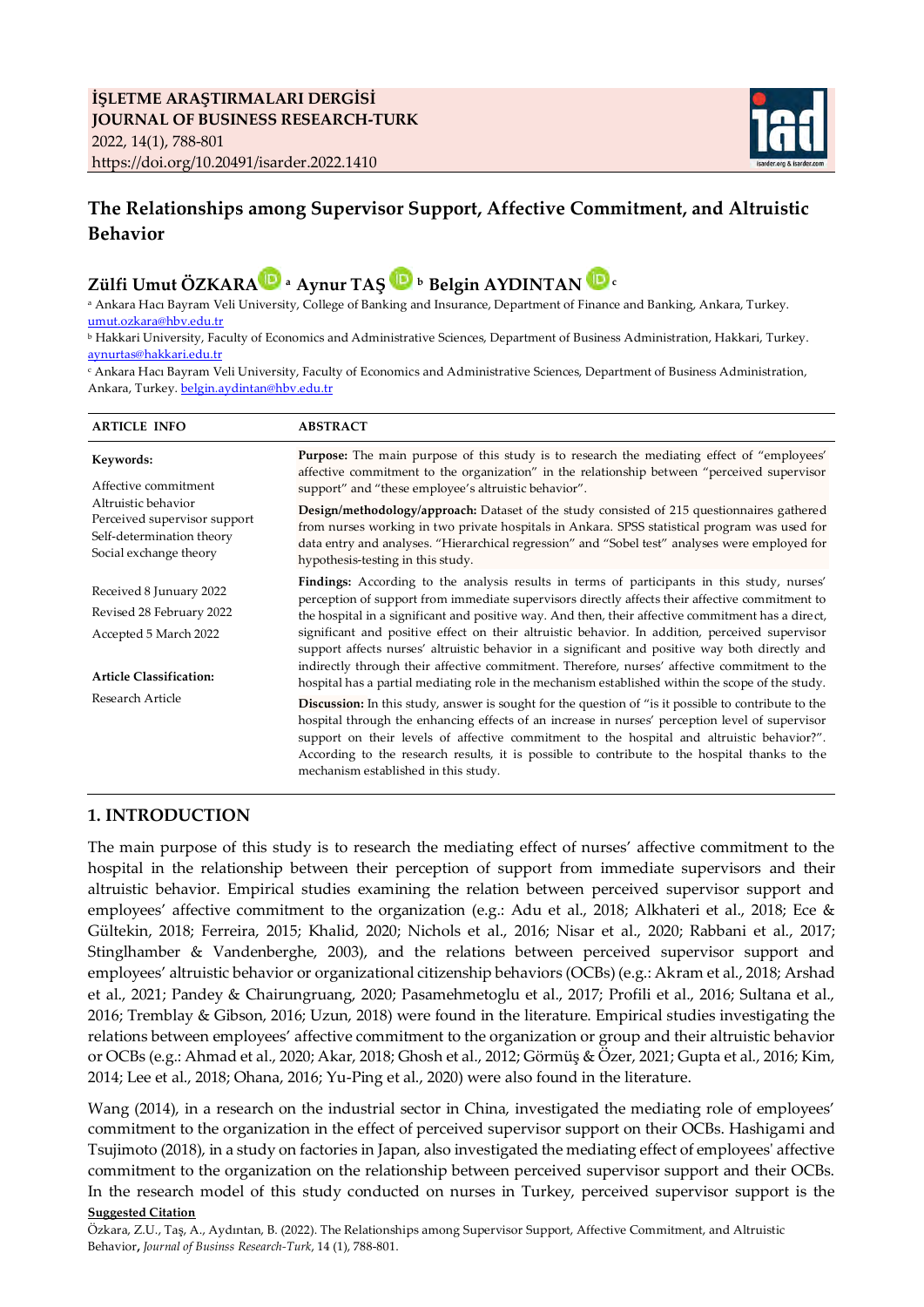independent variable in the same way as the other two studies (Hashigami & Tsujimoto, 2018; Wang, 2014). However, unlike these two studies, the outcome variable in this research model is altruistic behavior, which is considered as the basic dimension of OCBs (e.g.: Organ, 1988) and the role behavior in the nursing profession (e.g.: Van Dyne & LePine, 1998) in the literature. In addition, Wang (2014) discussed the variable of organizational commitment as a whole structure. In this study's research model, affective commitment, which is a dimension of organizational commitment and a critical precursor to OCBs (Odoardi et al., 2019: 104), was designed as a mediator variable, just as Hashigami and Tsujimoto (2018) did.

In the organizational behavior literature, perceived supervisor support (e.g.: Taş et al., 2021), affective commitment to the organization (e.g.: Mumcu & Alici, 2016) and altruistic behavior (e.g.: Özkara, 2019) are considered as factors contributing to the organization. In this study, answer is sought for the question of "is it possible to contribute to the hospital through the enhancing effects of an increase in nurses' perception level of supervisor support on their levels of affective commitment to the hospital and altruistic behavior?".

Ho (2017) stated that many studies in the literature tried to explain the relationship between managerial behaviors and employees' helping behaviors based on the Social Exchange Theory. Unlike the general trend in the literature, Ho (2017) explained the relationship between aforementioned variables in the light of the Self-Determination Theory moving of the basic psychological needs of the employees (Ho, 2017). Within the framework of this study, both Social Exchange Theory (Blau, 1964), based on the Norm of Reciprocity (Gouldner, 1960), and Self-Determination Theory (Deci & Ryan, 1985) are considered. In this study, it is expected that nurses' sense of belonging to the hospital will get stronger, and so on they will exhibit more helpful behaviors towards its members for fulfilling the tasks or solving problems in it without any obligation and expecting any return, but with their free will, just in order to contribute to it if their perception of informational, emotional and material support from immediate supervisors increases.

In the following part of the study, theoretical information on organizational support, supervisor (leader) support, organizational commitment, affective commitment to the organization, OCBs, and altruistic behavior will be explained on the axis of research purpose in order to create the research model and to develop the hypothesis. In addition to Social Exchange and Self-Determination theories, the importance of the study for the nursing profession will also be mentioned. Furthermore, results of empirical studies examining the relationships between the variables in this study's research model or the ones linked with them will be included in the study.

## **2. LITERATURE REVIEW**

## *2.1. Perceived Supervisor Support*

Giray and Şahin (2012) divide workplace support into three: supervisor (leader) support, peer support, and organizational support (Giray & Şahin, 2012). Organizational support theoreticians have stated that the concept of perceived organizational support is based on Social Exchange Theory taking the Norm of Reciprocity as a basis (Rhoades & Eisenberger, 2002). According to Social Exchange Theory, one of the parties will desire to offer the other party more than what (s)he gets in order to increase the facilities provided to him or her if (s)he considers such facilities offered by the other party to him or her as valuable (Blau, 1964). While employees' perception of support from their supervisors is referred to as "perceived supervisor support", employees' perception of support from their organization is referred to as "perceived organizational support" (Akın, 2008: 143). Positive treatments from supervisors contribute to employees' perception of organizational support, but negative treatments weaken it (Erenler Tekmen, 2016). According to Organizational Support Theory, supervisor support is a prominent indicator of organizational support perception (Rhoades & Eisenberger, 2002). This study focuses on supervisor support.

Supervisor support can be defined as *"employees' perception of informational, emotional and material support from their supervisors"*. Informational support covers supervisors' knowledge, abilities and experiences in addition to reward, punishment, feedback and guidance exercised by them for improving employees' efficiency. Material support includes the time, the supervisors spare for their employees, as well as items, equipment and financial aids providing for them. Emotional support expresses some acts that the supervisors value their employees, pay attention to them, have an affection for them, respect them and provide them necessary help in order to enable their employees to overcome the difficulties (e.g.: stress and conflict) they encounter at work.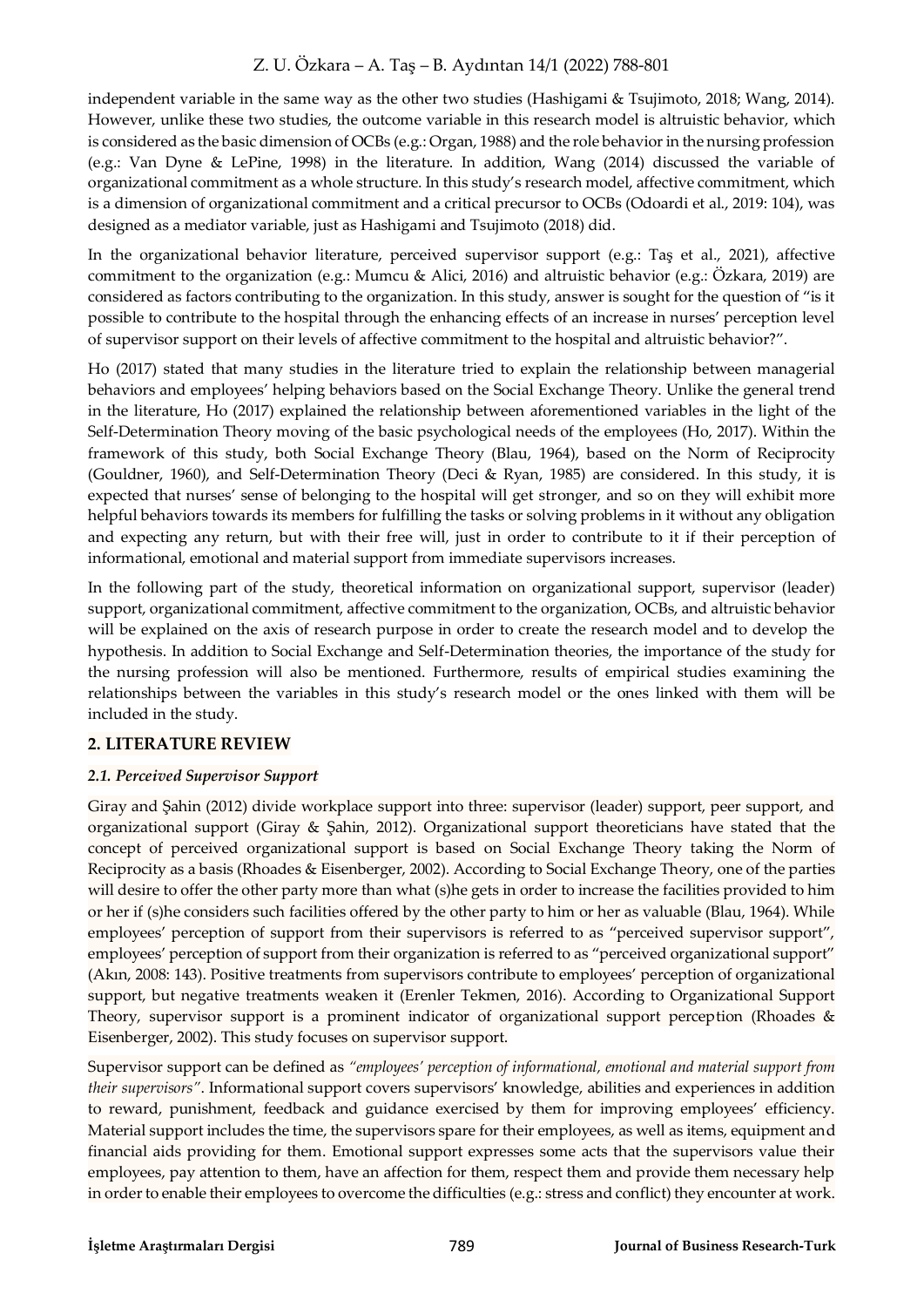It can be in both verbal and non-verbal way (e.g.: hand shaking, embracing and hugging) (Bhanthumnavin, 2000: 160). Supervisor support can be considered as *"support from immediate supervisors to employees"* (Yoon & Lim, 1999: 925). This study focuses on support from immediate supervisor.

Supervisors actually aim to increase employees' contribution to achieving organizational goals by providing support to them in line with their needs (Taş & Özkara, 2020: 479). According to empirical studies in the literature, when the perception of supervisor (leader) support becomes stronger, the levels of variables of organizational cynicism (Özkara et al., 2019), employees' intention to quit (Alkhateri et al, 2018; Nichols et al., 2016), their turnover (Stinglhamber & Vandenberghe, 2003) and burnout (Uzun, 2018), which harm the organization, decrease, on the other hand, those of trust in supervisor (Akram et al., 2018), quality of leadermember exchange (Özkara et al., 2019), commitment to supervisor (Akram et al., 2018; Stinglhamber & Vandenberghe, 2003), organizational identification (Uzun, 2018), employees' job performance (Adu et al., 2018), their work-life balance (Ferreira, 2015; Profili et al., 2016), voice behavior (Nisar et al., 2020) and work engagement (Sultana et al., 2016), which contribute to the organization, increase. In the literature, there are also some empirical studies examining the relationships between perceived supervisor support and organizational commitment (e.g.: Arshad et al., 2021; Ece & Gültekin, 2018; Rabbani et al., 2017) or OCBs (e.g.: Akram et al., 2018; Arshad et al., 2021; Sultana et al., 2016; Tremblay & Gibson, 2016; Uzun, 2018).

#### *2.2. Altruistic Behavior*

Organ (1988) divides OCBs into five sub-dimensions: altruism, sportmanship, courtesy, civic virtue, and conscientiousness (Organ, 1988). This study discusses the concept of altruism on the axis of OCBs. Because according to Organ (1988), altruism is the basic dimension of OCBs. And moreover, it includes voluntary behaviors to help the members of the organization with its tasks or problems without expecting anything in return (Organ, 1988: 8). Considering the topic of organizational commitment, by nature, these behaviors are inevitable consequences of affective commitment, which is another variable in this study. According to Gürel (2012: 41), employees' helping behaviors in organizations are as follows:

- $\bullet$ Helping their co-workers who have not been able to come to work,
- Helping others who have heavy work load,
- Helping new workers to adapt even though not required for them to do so,  $\bullet$
- Being always ready to help those around them,  $\bullet$
- $\bullet$ Helping others who have problem with their work.

In the organizational behavior literature, it is emphasized that altruistic behavior is the core element of the nursing profession, because there are helping or self-sacrificing behaviors in the nature of this profession. From this point of view, altruistic behavior, which is basically one of the extra role behaviors, is considered as a role behavior in the context of the nursing profession (Van Dyne & LePine, 1998). Although genetic factors (e.g.: disposition) are effective on the level of individual's altruistic behavior, this behavior can be improved (Avcı et al., 2013; Özkara, 2019). Considering that altruistic behavior contributes to organizations (e.g.: Pandey & Chairungruang, 2020), its antecedents gain importance.

According to empirical studies in the literature, organizational justice (Tziner & Sharoni, 2014), trust in supervisor (Akram et al., 2018), organizational trust (Ahmad et al., 2020), transformational leadership (Lee et al., 2018), perceived organizational support (Gupta et al., 2016), organizational identification (Uzun, 2018), organizational commitment (Güçel, 2013), corporate social responsibility (Ahmad et al., 2020) and employees' work engagement (Sultana et al., 2016) are positive predictors of their OCBs. Moreover, percieved reciprocal support in mentoring (Ghosh et al., 2012), workplace friendship (Yu-Ping et al., 2020), authentic leadership (Özkara, 2019), fun at work (Profili et al., 2016), supervisor's political skill (Özkara, 2019) and employees' work-life balance (Profili et al., 2016) are positive predictors of their altruistic behavior. In the literature, there are also some empirical studies examining whether perceived supervisor support (e.g.: Pandey & Chairungruang, 2020; Pasamehmetoglu et al., 2017; Profili et al., 2016) and affective commitment to the organization or group (e.g.: Ghosh et al., 2012; Yu-Ping et al., 2020) are antecedents of altruistic behavior.

## *2.3. Perceived Supervisor Support and Altruistic Behavior*

According to empirical studies in the literature, there are significant and positive relationships between perceived supervisor support, and employees' OCBs (e.g.: Akram et al., 2018; Arshad et al., 2021; Sultana et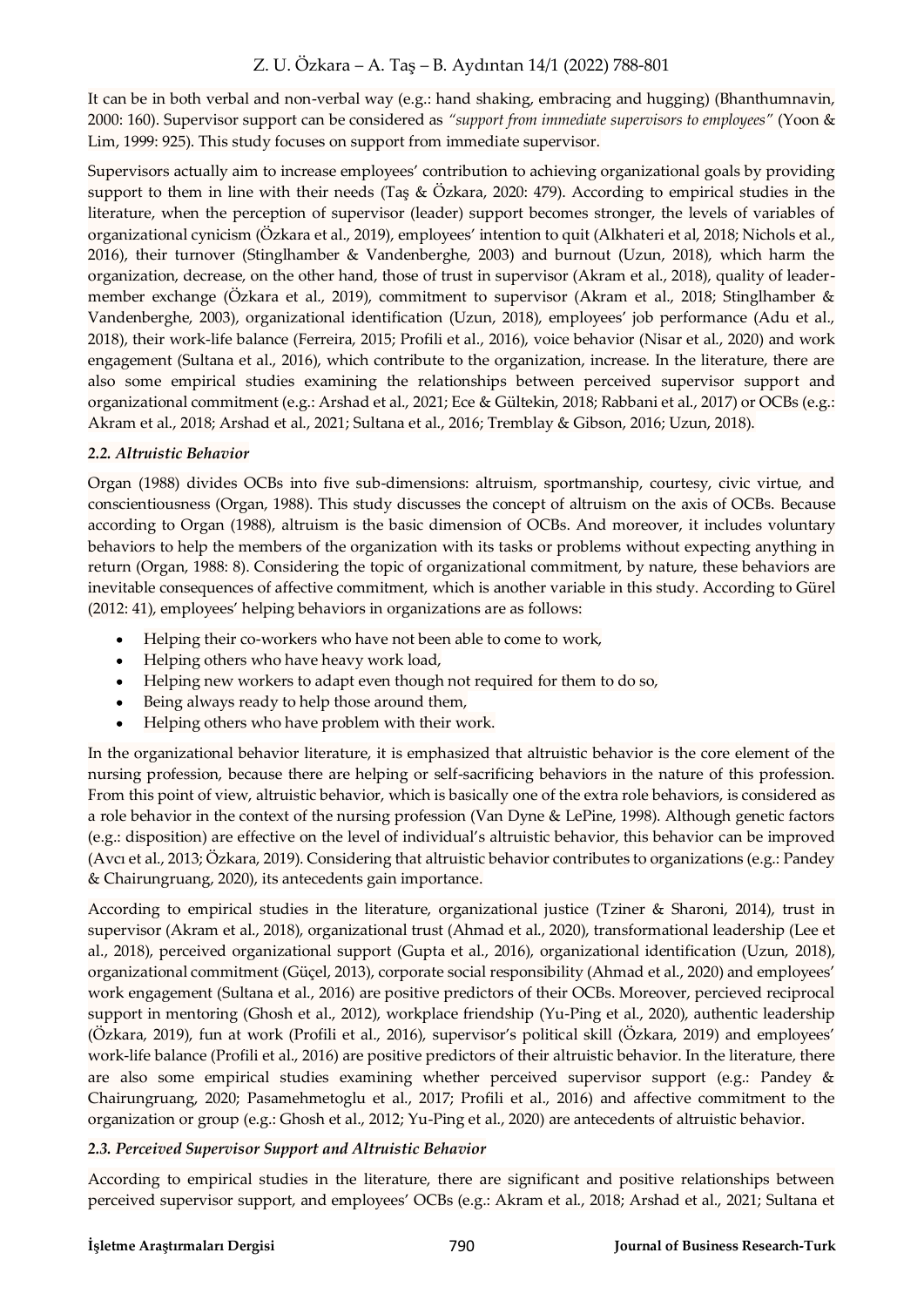al., 2016; Tremblay & Gibson, 2016; Uzun, 2018) or their altruistic behavior (e.g.: Pandey & Chairungruang, 2020; Pasamehmetoglu et al., 2017; Profili et al., 2016). Besides, perceived supervisor support significantly and positively affects both employees' OCBs (e.g.: Akram et al., 2018; Sultana et al., 2016; Tremblay & Gibson, 2016; Uzun, 2018) and their altruistic behavior (e.g.: Pasamehmetoglu et al., 2017; Profili et al., 2016). In the literature, altruistic behavior is considered as the basic dimension of OCBs (e.g.: Organ, 1988) and the role behavior in the nursing profession (e.g.: Van Dyne & LePine, 1998).

Based on theoretical and empirical studies in the literature, in this study, it is expected that nurses' perception of support from immediate supervisors will directly affect their altruistic behavior in a significant and positive way.

Studies (e.g.: Pasamehmetoglu et al., 2017; Profili et al., 2016) in the literature tried to explain the relationship between perceived supervisor support and employees' altruistic behavior by Social Exchange Theory taking the Norm of Reciprocity as a basis. In this study, unlike the trend in the literature, the relationship between these two variables is based on not only Social Exchange Theory but also Self-Determination Theory. This study investigates the mediating role of nurses' affective commitment to the hospital in the relationship between the aforementioned variables by moving from Self-Determination Theory.

#### *2.4. Affective Commitment*

In the context of organizational behavior field, the phenomenon of commitment is divided some categories into commitment to supervisor (e.g.: Akram et al., 2018; Stinglhamber & Vandenberghe, 2003), group (e.g.: Ohana, 2016; Yu-Ping et al., 2020), work (e.g.: Ceylan et al., 2021; Tziner & Shkoler, 2018), occupation (e.g.: Meyer et al., 1993), and organization (e.g.: Ceylan et al., 2021; Ece & Gültekin, 2018; Koçak & Koç, 2018; Samo et al., 2019; Uygur & Koç, 2010). This study focuses on commitment to the organization, i.e., organizational commitment. Organizational commitment can be divided into three sub-dimensions: affective, continuance and normative commitment. Affective commitment deals with employee's emotional relationship with the organization. It covers to employee's emotional attachment to the organization, his or her identification with it and participation in it. Continuance commitment refers to the commitment based on the costs that the employee will bear if (s)he leaves the organization. It occurs if the employee realizes that leaving the organization will be very costly for him or her. Normative commitment refers to the employee's obligation to the organization for moral and cultural reasons. It means that the right thing for the employee is to stay in the organization because of this obligation (Meyer et al., 1993: 544).

According to Social Exchange Theory, positive or beneficial actions of supervisor and subordinate result in a high-quality exchange between the parties by creating a sense of obligation for them (Settoon et al., 1996). According to Self-Determination Theory, the underlying reason for employees' behavior is free will instead of the feeling of obligation. In other words, people want to feel like they have control over their behavior. When a behavior that is personally preferred and enjoyed turns into an obligation later, people's motivation decreases. This theory mainly focuses on the benefits of intrinsic motivation factors to the organization and the harms of extrinsic motivation factors to it (Robbins & Judge, 2018). Considering the fact that altruistic behavior is based on volunteerism, this study focuses only the affective commitment dimension of organizational commitment, since employees' affective, continuance and normative commitment to the organization arise from their free will, needs, and moral or cultural reasons, respectively. Also, employees' affective commitment to the organization is based on no self-interest, while continuance and normative commitment to the organization are cost-based and obligation-based, respectively.

The level of organizational commitment is influenced by personal (e.g.: demographics), non-organizational (Özdemir, 2021: 235) and organizational (e.g.: organizational justice) (Ay & Koç, 2014: 69) factors. According to Ceylan et al. (2021), self-confidence, organizational trust, delegation, participation in decisions, autonomy, and personnel empowerment positively predict employees' affective commitment to the organization. Moreover, employees' affective commitment to the organization positively affects their work commitment while it negatively affects their intention to quit. According to other empirical studies in the literature, when employees' affective commitment to the organization is stronger, their intention to quit (Alkhateri et al., 2018; Nichols et al., 2016) decreases, but their job performance (Adu et al., 2018) increases. In addition, transformational leadership (Kim, 2014; Lee et al., 2018; Paolucci et al., 2018) and perceived organizational support (Gupta et al., 2016) raise employees' affective commitment to the organization. In the literature, there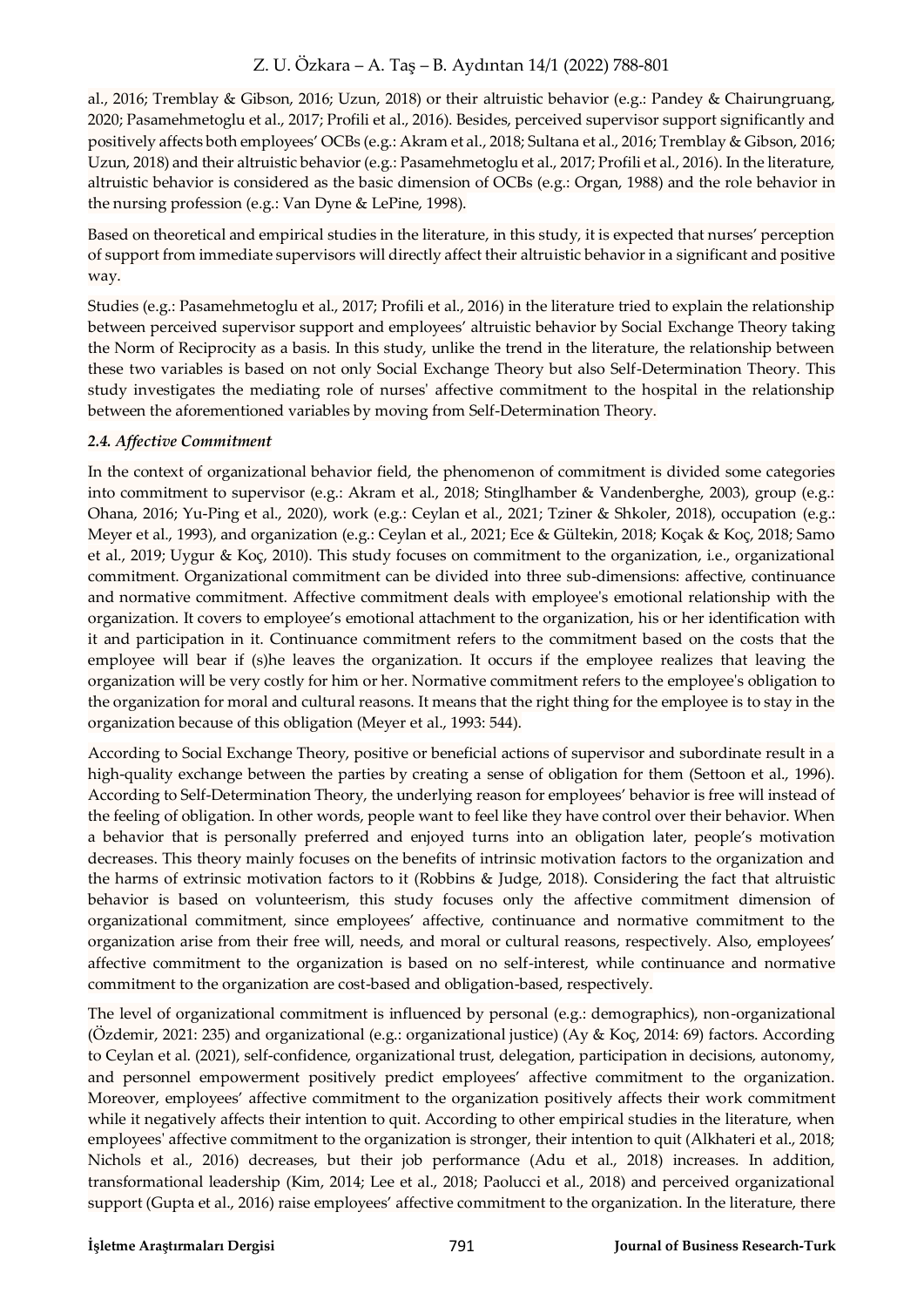are also some empirical studies examining the relationships between affective commitment to the organization and perceived supervisor support (e.g.: Adu et al., 2018; Alkhateri et al., 2018; Ece & Gültekin, 2018; Ferreira, 2015; Khalid, 2020; Nichols et al., 2016; Rabbani et al., 2017; Stinglhamber & Vandenberghe, 2003) or altruistic behavior (e.g.: Ghosh et al., 2012; Lee et al., 2018).

#### *2.5. Perceived Supervisor Support and Affective Commitment*

According to empirical studies (e.g.: Adu et al., 2018; Ece & Gültekin, 2018; Ferreira, 2015; Khalid, 2020; Nisar et al., 2020; Rabbani et al., 2017; Stinglhamber & Vandenberghe, 2003) in the literature, there are significant and positive relationships between perceived supervisor support and employees' affective commitment to the organization. Moreover, perceived supervisor support significantly and positively affects employees' affective commitment to the organization (e.g.: Adu et al., 2018; Alkhateri et al., 2018; Ece & Gültekin, 2018; Ferreira, 2015; Nichols et al., 2016; Rabbani et al., 2017). In the literature, there are empirical studies examining the relationship between perceived supervisor support and employees' affective commitment to the hospital on healthcare professionals (Adu et al., 2018), frontline hospital workers (Nichols et al., 2016) and nurses (Ferreira, 2015).

Based on theoretical and empirical studies in the literature, in this study, it is expected that nurses' perception of support from immediate supervisors will directly affect their affective commitment to the hospital in a significant and positive way.

## *2.6. Affective Commitment and Altruistic Behavior*

According to empirical studies in the literature, there are significant and positive relationships between employees' affective commitment to the organization, and their OCBs (e.g.: Ahmad et al., 2020; Akar, 2018; Gupta et al., 2016; Kim, 2014) or altruistic behavior (e.g.: Ghosh et al., 2012; Görmüş & Özer, 2021; Lee et al., 2018). Additionally, employees' affective commitment to the group significantly and positively affects both their citizenship behaviors towards the group (Ohana, 2016) and altruistic behavior (Yu-Ping et al., 2020). Furthermore, employees' affective commitment to the organization significantly and positively affects both their OCBs (e.g.: Akar, 2018; Gupta et al., 2016; Kim, 2014; Lee et al., 2018) and altruistic behavior (e.g.: Ghosh et al., 2012; Görmüş & Özer, 2021). According to Organ (1988), altruistic behavior is the core dimension of OCBs. Van Dyne and LePine (1998) consider altruistic behavior as "role behavior" rather than "extra role behavior" in the context of the nursing profession. Gupta et al. (2016) examined the relationship between affective commitment to the hospital and OCBs on nurses.

Based on theoretical and empirical studies in the literature, in this study, it is expected that nurses' affective commitment to the hospital will directly affect their altruistic behavior in a significant and positive way. In the previous part of the study, the bilateral relations between the variables in the research model or the variables associated with them were explained. In the next part, the research results of the empirical studies testing similar mediated-models to this study's research model will be covered, and thus the research model will be established.

## *2.7. Studies Testing Similar Research Models*

According to the research results of empirical studies carried out at a group level, employees' affective commitment to the group is the mediator variable in the relations between workplace friendship (Yu-Ping et al., 2020) or procedural justice (Ohana, 2016), and their citizenship behaviors or alturistic behavior. According to empirical studies at an organizational level, employees' affective commitment to the organization is the mediator variable in the relations between transformational leadership (Lee et al., 2018), perceived reciprocal support in mentoring (Ghosh et al., 2012) or perceived organizational support (Gupta et al., 2016), and their OCBs or altruistic behavior. Gupta et al. (2016) statistically prove that the relationship between nurses' perception of support from the hospital and their OCBs is mediated by their affective commitment to the hospital. According to some other empirical studies (Alkhateri et al., 2018; Nichols et al., 2016) at an organizational level, the relationship between perceived supervisor support and employees' intention to quit is mediated by their affective commitment to the organization. In addition, the relationship between perceived supervisor support and employees' OCBs is mediated by their work engagament (Sultana et al., 2016), trust in supervisor (Akram et al., 2018), organizational identification (Uzun, 2018), organizational commitment (Wang, 2014) and their affective commitment to the organization (Hashigami & Tsujimoto, 2018).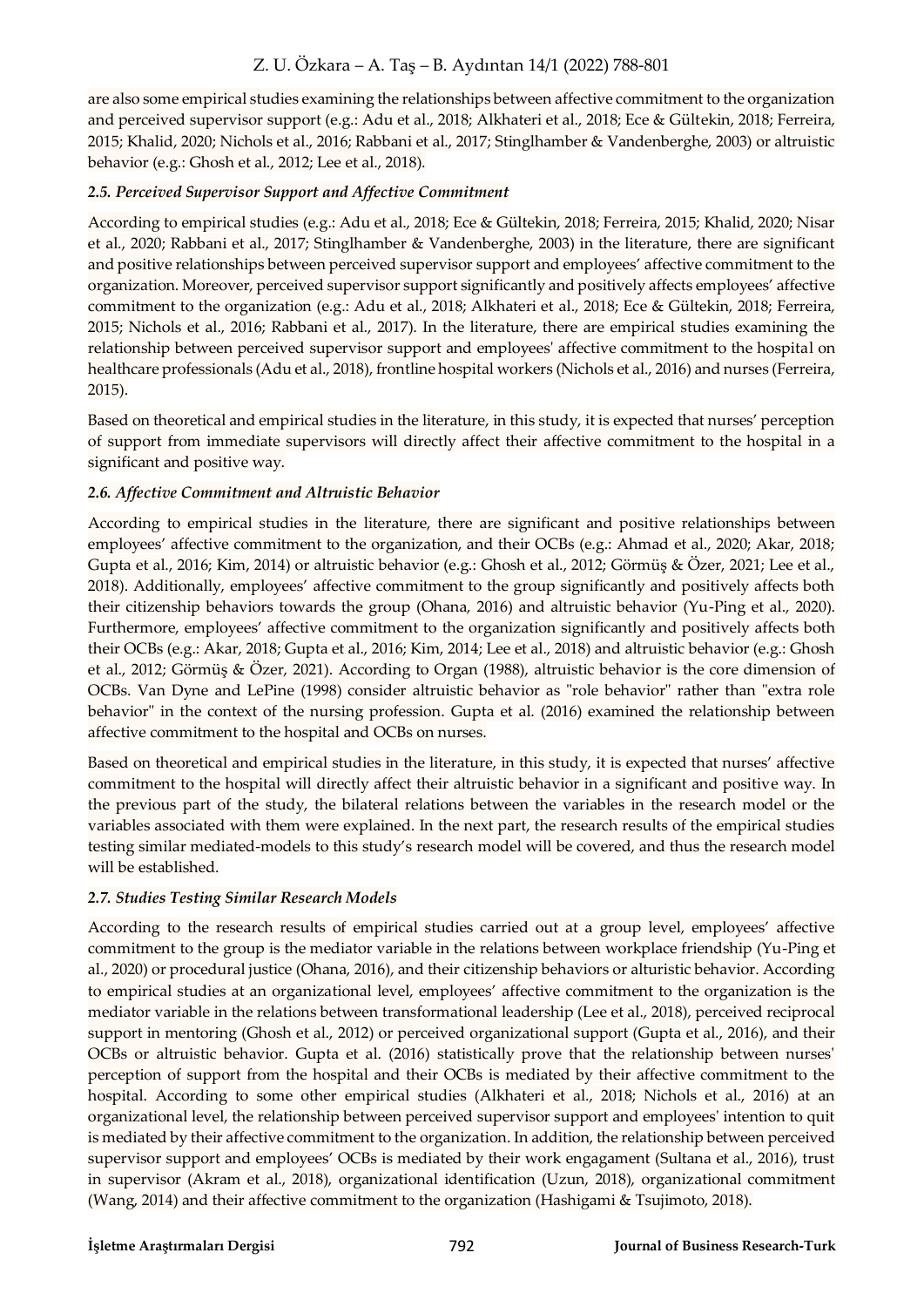# **3. RESEARCH MODEL AND HYPOTHESIS**

In the light of all this information, this study's research model was established as shown in Figure 1 and the research hypothesis was developed.



**Figure 1.** The Research Model of the Study

*Hypothesis:* Nurses' affective commitment to the hospital has a mediating role in the effect of their perception of support from immediate supervisors on their altruistic behavior.

## **4. METHOD**

#### *4.1. Sample*

Research universe consists of 330 nurses working in two private hospitals in Ankara. Sampling was not done for the purpose of reaching the entire population. Questionnaires were distributed to 292 nurses. 248 nurses among them returned. Return rate is about 85%. However, only 215 of them were filled properly. Size of the dataset will be definite after the preliminary analyses.

#### *4.2. Materials*

In this study, 11-item scale developed by Giray and Şahin (2012) to measure the level of perceived supervisor support, 6-item sub-scale of organizational commitment scale developed by Meyer et al. (1993) to measure the level of affective commitment, and 5-item sub-scale of OCBs scale developed by Gürel (2012) to measure the level of altruistic behavior were used. Cronbach Alpha coefficients of three scales in these studies on whitecollar workers in the financial sector in Turkey, nurses in Canada and employees in private sector companies in Turkey were .94, .82, and .85, respectively. In this study, nurses scored the survey questions of three scales on a 5-point Likert-type scale of "1" (absolutely disagree) to "5" (totally agree). Nurses evaluated the support to them from their immediate supervisors and their own affective commitment to the hospital and altruistic behavior. Finally, nurses answered one demographical question about their gender.

#### *4.3. Procedure and Analysis Approach*

After approval with no 61950 dated December 8<sup>th</sup>, 2021 had been obtained from Ankara Hacı Bayram Veli University Ethics Commission, questionnaires were distributed and collected by closed envelope method from 13.12.2021 to 24.12.2021. Quantitative research was carried out in this study. SPSS statistical program was used for data entry and analyses. Validity, reliability, Pearson correlation analyses were employed after preliminary analyses. Then, the research hypothesis was tested via "hierarchical regression analysis" and "Sobel test in an interactive environment".

## **5. FINDINGS**

## *5.1. Preliminary Analyses*

 $3<sup>rd</sup>$ ,  $4<sup>th</sup>$  and  $5<sup>th</sup>$  items, which are reverse-coded in 6-item "affective commitment to the organization" scale, were recoded at first. And then, four-stage method, which is formed from "accuracy of dataset", "missing data", "normality test" and "multivariate outlier" analyses suggested by Tabachnick and Fidell (2019), was pursued. In this study, it is assumed that the dataset has a feature of normal distribution considering that the kurtosis and skewness values of all scale items vary in the range of ±1.5 (Tabachnick & Fidell, 2019). This study's dataset size was finalized as 215 after preliminary analyses. Thus, 65.15% of the research universe, i.e. approximately two-thirds, was reached. In this study, it is assumed that this rate is representative of the research universe. 190 and 25 of the participants in research's dataset are female and male, respectively.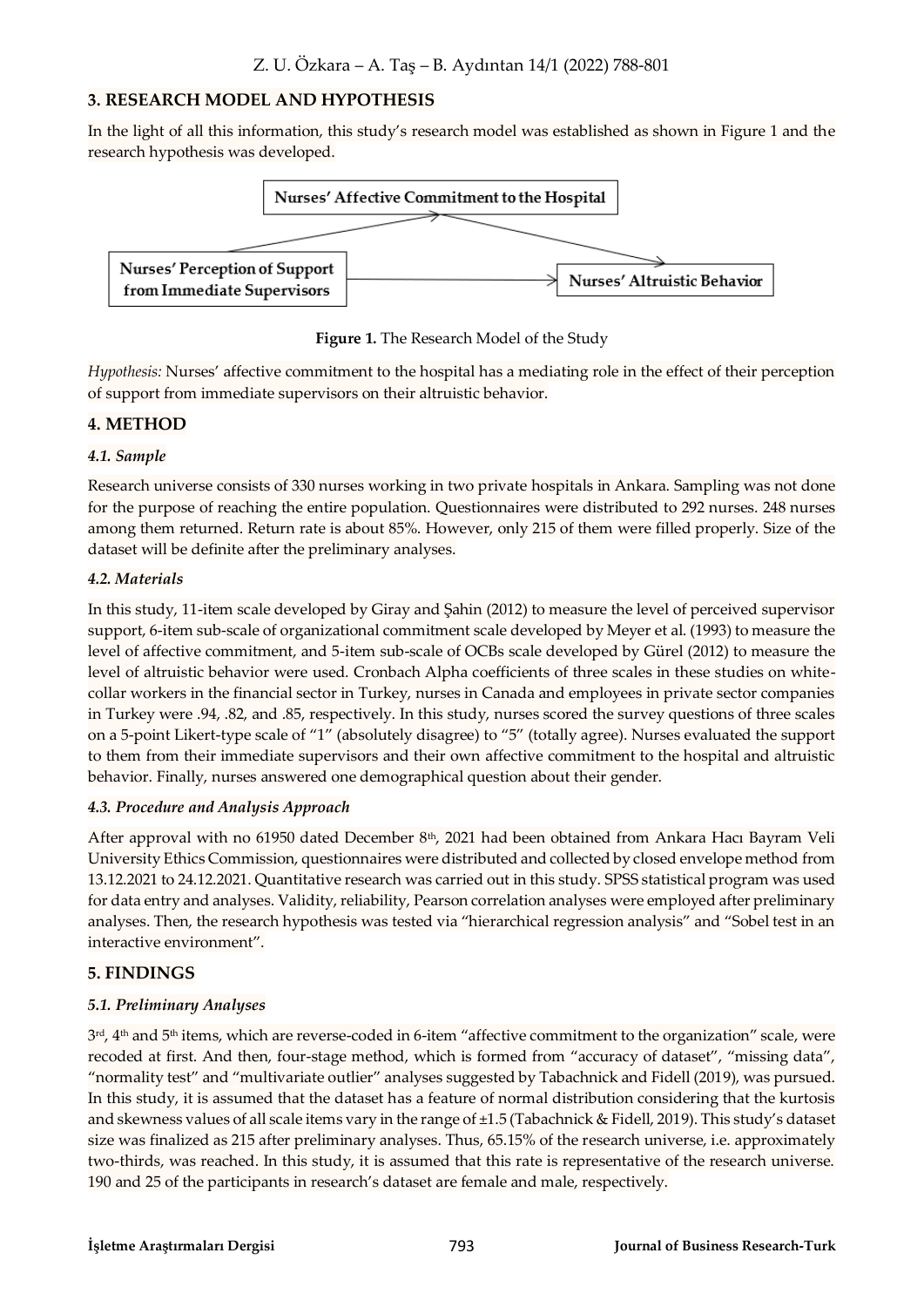| Items            | <b>Table 1.</b> Overall Exploratory Factor Thiarysis Results | Factors     |              |  |  |
|------------------|--------------------------------------------------------------|-------------|--------------|--|--|
|                  | $\mathbf{1}$                                                 | $\mathbf 2$ | $\mathbf{3}$ |  |  |
| PSS1             | .774                                                         |             |              |  |  |
| PSS <sub>2</sub> | $.808\,$                                                     |             |              |  |  |
| PSS3             | .772                                                         |             |              |  |  |
| PSS4             | .793                                                         |             |              |  |  |
| PSS <sub>5</sub> | .830                                                         |             |              |  |  |
| PSS6             | .787                                                         |             |              |  |  |
| PSS7             | .834                                                         |             |              |  |  |
| PSS8             | .873                                                         |             |              |  |  |
| PSS9             | .881                                                         |             |              |  |  |
| <b>PSS10</b>     | .863                                                         |             |              |  |  |
| <b>PSS11</b>     | .823                                                         |             |              |  |  |
| AC1              |                                                              | .656        |              |  |  |
| $\bf AC2$        |                                                              | .627        |              |  |  |
| AC3              |                                                              | .769        |              |  |  |
| AC4              |                                                              | .864        |              |  |  |
| AC5              |                                                              | .800        |              |  |  |
| $\bf AC6$        |                                                              | $.640\,$    |              |  |  |
| AB1              |                                                              |             | .851         |  |  |
| AB2              |                                                              |             | .894         |  |  |
| AB3              |                                                              |             | $.867$       |  |  |
| AB4              |                                                              |             | $.847\,$     |  |  |
| AB5              |                                                              |             | $.827\,$     |  |  |

#### *5.2. Validity Analysis*

**Table 1.** Overall Exploratory Factor Analysis Results

**Notes:** KMO: 0.927; Barlett's Test of Sphericity  $[\chi^2 (231) = 4095.185; \gamma \le 0.001]$ ; Total Variance Explained: %71.736; Abbreviations: PSS: Perceived Supervisor Support, AC: Affective Commitment to the Organization, AB: Altruistic Behavior

It is seen in Table 1 that KMO Barlett's test result is 0.927, that is, it is higher than a minimum threshold value of 0.50, and result of Barlett's test of spherecity is also significant. Therefore, exploratory factor analysis can be applied to the dataset. According to the results of the analysis, all items of three variables in the research model are categorized under the variables in accordance with their theories and they explain approximately 72% of the total variance, that is, it is higher than a minimum threshold rate of 50%. Moreover, the smallest factor load value calculated for the items is 0.627, that is, it is higher than a minimum threshold value of 0.40 (Hair et al., 2018). Hence, validities of all three scales are satisfied.

#### *5.3. Reliability and Correlation Analyses*

As seen in Table 2, Cronbach Alpha coefficients of PSS, AC and AB scales are .96, .86, and .94, respectively, that is, they are higher than a minimum threshold value of .70 (Hair et al., 2018). Thus, all scales are reliable. According to Pearson correlation analysis results, there are not any significant relations between gender and variables in the research model. However, there are significant and positive relations between PSS and AC (r= .39; p<.01), AC and AB (r= .45; p<.01), PSS and AB (r= .42; p<.01).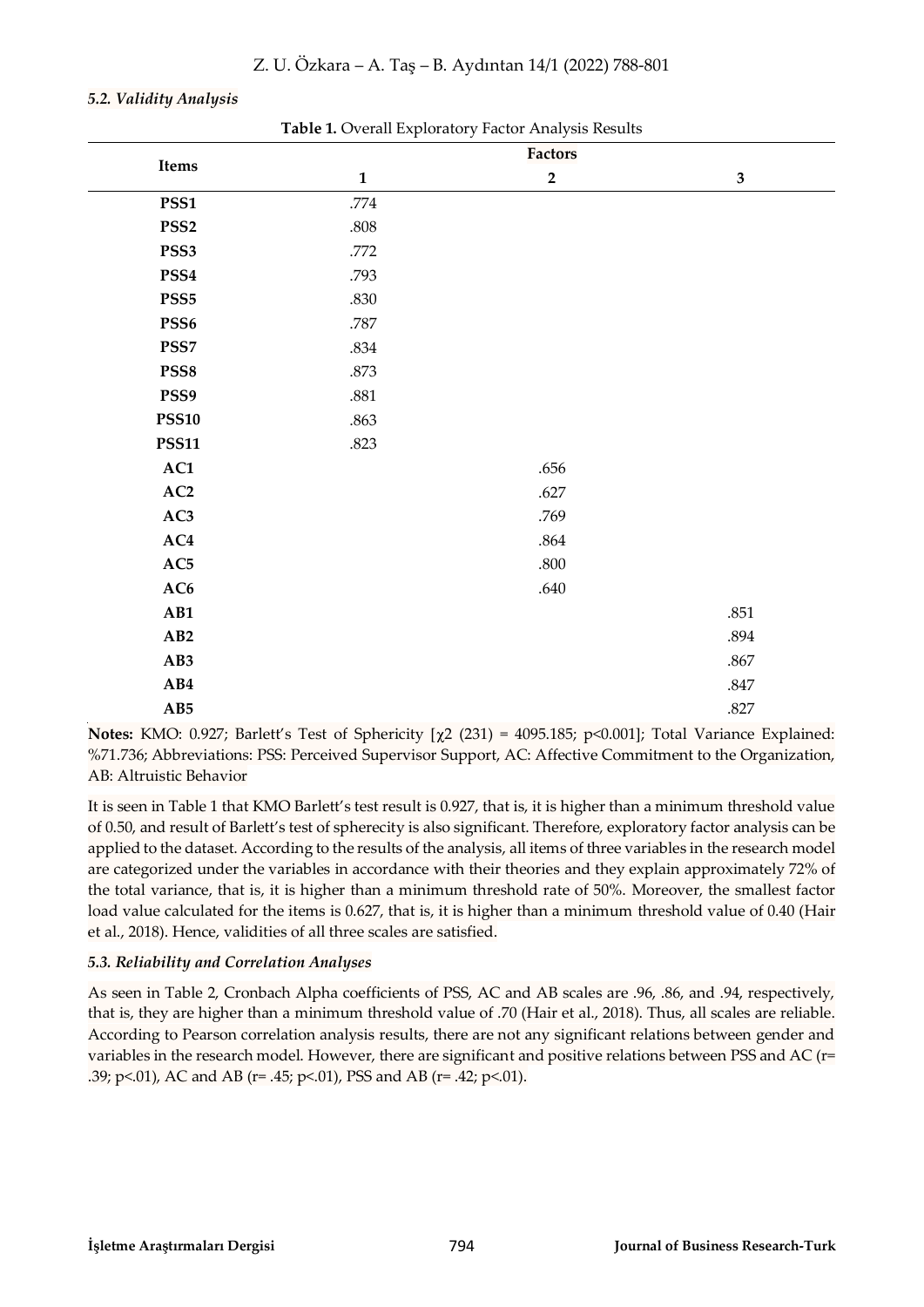| <b>Variables</b> | $\mathsf{u}$             | <b>SD</b>                |                          |         |          |      |
|------------------|--------------------------|--------------------------|--------------------------|---------|----------|------|
| Gender           | $\overline{\phantom{a}}$ | $\overline{\phantom{0}}$ | $\overline{\phantom{0}}$ |         |          |      |
| PSS              | 3.29                     | 1.18                     | .062                     | (96)    |          |      |
| AC               | 3.23                     | 1.10                     | $-.003$                  | $.39**$ | (.86)    |      |
| AВ               | 3.69                     | 1.16                     | .021                     | $.42**$ | $.45***$ | .94) |

|  | Table 2. Results of Reliability and Pearson Correlation Analyses |
|--|------------------------------------------------------------------|
|--|------------------------------------------------------------------|

**Notes:** \*\*p<.01; Abbreviations: µ: Mean, SD: Standard Deviation, PSS: Perceived Supervisor Support, AC: Affective Commitment to the Organization, AB: Altruistic Behavior; Values in brackets are Cronbach Alpha reliability coefficients.

#### *5.4. Testing the Research Hypothesis*

Four-condition method suggested by Baron & Kenny (1986) was pursued for testing the research hypothesis. As seen in Table 3 and Figure 2, PSS directly affects both AB ( $\beta$ = .428; p<.01) and AC ( $\beta$ = .397; p<.01) in a significant and positive way. Also, AC directly affects AB ( $\beta$ = .332; p<.01) in a significant and positive way. Hence, three conditions for mediation were satisfied. When the variable of AC is included to the regression equation, PSS still influences AB in a significantly and positively, however, with lessened effect (β= .297; p<.01). Therefore, the fourth condition was also satisfied. According to the results of Sobel test  $(Z=4.004; p<.001)$ employed after satisfying four conditions, the mediation effect was statistically significant (Preacher & Leonardelli, 2010). In this way, the research hypothesis was supported. Also, AC is a partial mediating variable in the established mechanism.

**Table 3.** Hierarchical Regression Analysis Results

| Independent | Dependent | B        |       | P    | R    | $\mathbb{R}^2$ | F      |
|-------------|-----------|----------|-------|------|------|----------------|--------|
| Variable    | Variable  |          |       |      |      |                |        |
| <b>PSS</b>  | AB        | $.428**$ | 6.920 | .000 | .428 | .184           | 47.885 |
| <b>PSS</b>  | AC        | $.397**$ | 6.317 | .000 | .397 | .158           | 39.908 |
| AC          | AB        | .332**   | 5.217 | .000 | .526 | .276           | 40.496 |
| <b>PSS</b>  | AB        | $.297**$ | 4.658 | .000 | .526 | .276           | 40.496 |
| AC          |           | $.450**$ | 7.352 | .000 | .450 | .202           | 54.048 |

Notes: p<.01\*\*; Abbreviations: PSS: Perceived Supervisor Support, AC: Affective Commitment to the Organization, AB: Altruistic Behavior



**Figure 2.** Summary of Hypothesis Test Results

**Notes:** \*\*p<.01; β= Standardized Regression Coefficient; Abbreviations: PSS: Perceived Supervisor Support, AC: Affective Commitment to the Organization, AB: Altruistic Behavior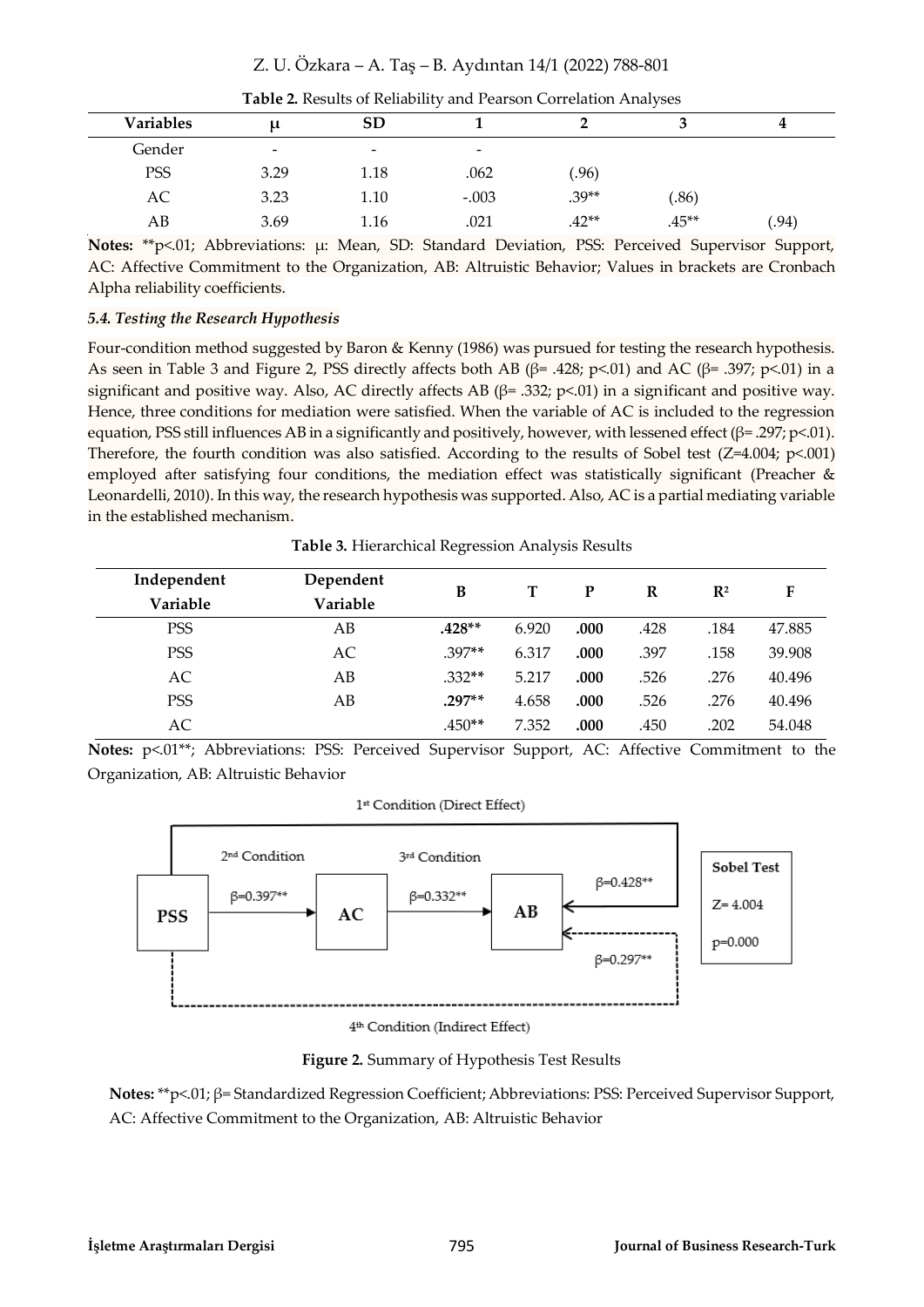## **6. CONCLUSION AND DISCUSSION**

This study investigated the mediating role of nurses' affective commitment to the hospital in the effect of their perception of support from immediate supervisors on their altruistic behavior. Some studies (e.g.: Ghosh et al., 2012; Gupta et al., 2016; Hashigami & Tsujimoto, 2018; Uzun, 2018; Wang, 2014) examining the relationships among variables in this study's research model in a similar mechanism were found. However, any other study discussing them in the same mechanism was not found. Original model increases the significance of the study. Altruism encompasses self-sacrificing behaviors. In the literature, self-sacrificing behaviors are of great importance in the context of the nursing profession. Conducting the study on nurses makes it more valuable for the field of organizational behavior.

This study can be based on both Social Exchange and Self-Determination theories. Nevertheless, it could be said that it would be more accurate to base the model on Self-Determination Theory rather than Social Exchange Theory, since Social Exchange Theory explains the underlying reason for the positive behaviors exhibited by the employees with the sense of obligation brought along by the Norm of Reciprocity, while Self-Determination Theory explains it with the internal factors and employees' free will rather than the external factors. Internal factors and free will are essential for the phenomena of affective commitment to the organization and altruistic behavior, which are discussed in this study. If the employee is emotionally attached to his/her organization, that is, if there is an emotional bond between him/her and his/her organization, (s)he will not display any self-interested behavior towards his/her organization. By altruistic behavior's nature, it is voluntarily exhibited without any purpose of personal benefit.

According to the analysis results in terms of participants in this study, all coefficients of correlation and regression are significant and positive in accordance with the literature. Moreover, nurses' affective commitment to the hospital has a partial mediating role as expected. Moving from the functional definitions of the variables in this study's research model, the results of the research can be summed up as follows:

- When nurses' perception level of informational, emotional and material support from immediate supervisors increases, their level of sense of belonging to the hospital also rises.
- $\bullet$ When nurses' level of sense of belonging to the hospital grows stronger, they exhibit more helpful behaviors towards its members for fulfilling the tasks or solving problems in it without any obligation and expecting any return, but with their free will, just in order to contribute to it.
- $\bullet$ When nurses' perception level of informational, emotional and material support from immediate supervisors goes up, they display more helpful behaviors towards the members of the hospital for fulfilling the tasks or solving problems in it without any obligation and expecting any return, but with their free will, just in order to contribute to it. An increment in nurses' level of sense of belonging to the hospital contributes to this relationship.

In the light of all this information, the following determinations, implications, limitations and suggestions are made in this study:

- It is possible to contribute to the hospital through the enhancing effects of an increase in nurses' perception level of supervisor support on their levels of affective commitment to the hospital and altruistic behavior.
- Informational, emotional and material support to the nurses from their immediate supervisors have the key roles in making these nurses more emotionally attached to the hospital, and so on their exhibiting more helping behaviors, and thus contributing to the hospital. Hence, it is important for achieving organizational success in hospitals to assign the nurse supervisors who have the features to support their subordinates informationally, emotionally and materially, and accordingly to implement the supervisor development programs. However, they alone are not enough to achieve organizational success, in the literature review, as it is seen that personal characteristics can be effective in the emotional attachment of subordinate employees to their organization and sacrificing behavior they exhibit. From this point of view, altruistic disposition or demographics of subordinate nurses may be added to this study's research model as a moderator variable in future studies. In addition, the research model may be tested in state hospitals and western or far eastern societies with different cultural characteristics from Turkey. It may also be beneficial to test the research model in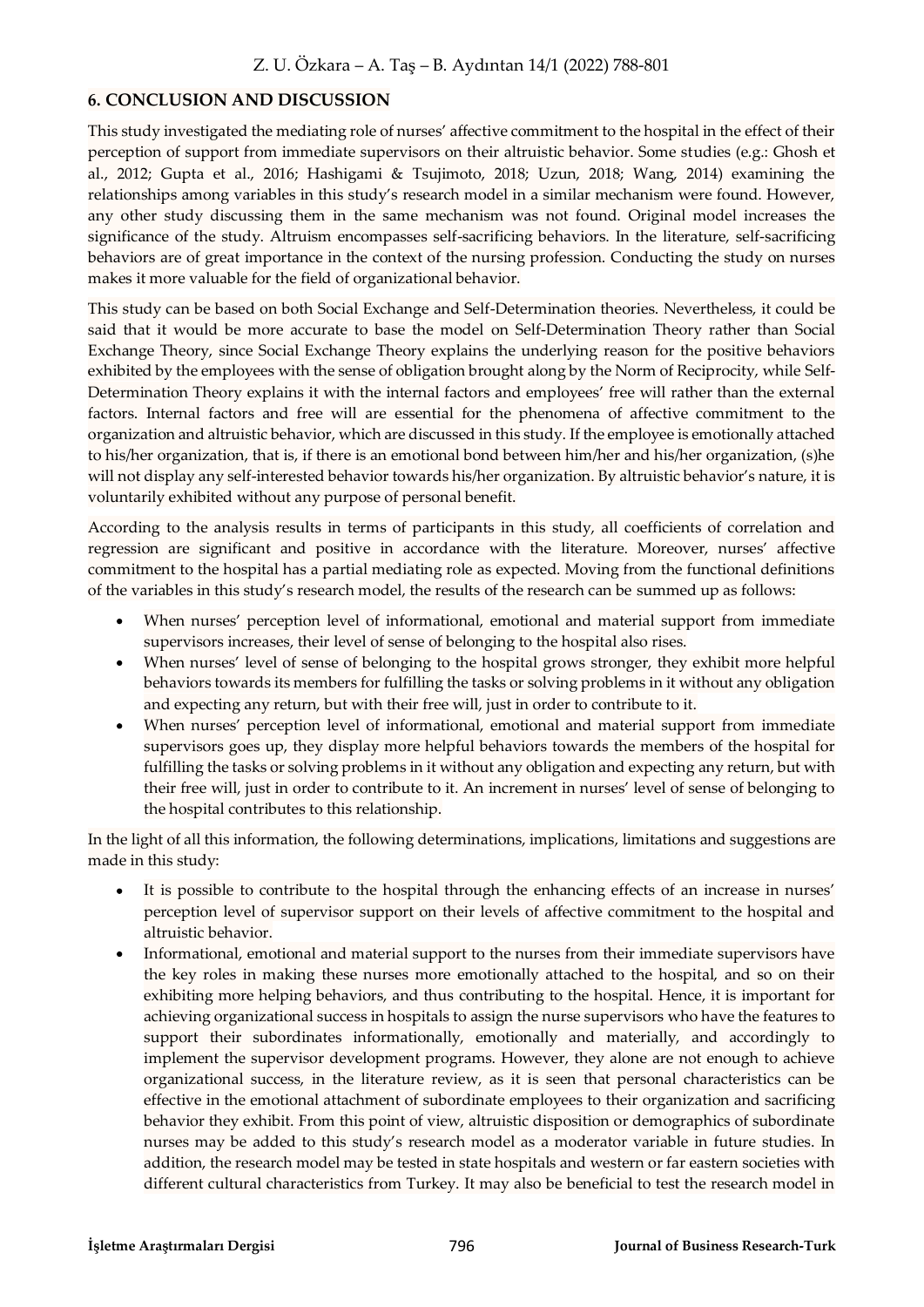different occupational groups, such as soldiers, police and teachers, where self-sacrificing behaviors are prominent. The results obtained shall then be compared.

- There are some limitations in this study. The most important limitation of the study can be considered  $\bullet$ as the nurses' self-assessments of questions regarding the altruistic behavior exhibited by them. In future studies, the altruistic behavior of nurses may be evaluated by their colleagues and supervisors instead of these nurses. And then the results shall be compared.
- Quantitative research was conducted in this study. However, neurological studies are needed to clearly reveal which theory (Social Exchange or Self-Determination) is more dominant in explaining the relationships between managerial behaviors and helping behaviors of employees.
- $\bullet$ Females are predominant in nursing profession due to the social perspective of it (Martinez-Corts et al., 2021: 29). In accordance with this perspective, the number of women in the dataset of the study is much higher than that of men. This is another limitation of the study, so the research model may also be tested in different occupational groups, where the numbers of men and women are more evenly distributed or the number of men is much more. And then the results shall be compared.

#### **REFERENCES**

- Adu, E., Li, F., Mohammed, I., Antwi, M. O., & Boamah, K. B. (2018). Relationship between managerial support, affective commitment and job performance among healthcare professionals in Ghana. *Australian Journal of Economics and Management Sciences, 8*(1), 100-109. <http://www.onlinejournal.org.uk/index.php/AJEMS/article/view/482/420>
- Ahmad, R., Ahmad, S., Islam, T., & Kaleem, A. (2020). The nexus of corporate social responsibility (CSR), affective commitment and organisational citizenship behaviour in academia: A model of trust. *Employee Relations: The International Journal, 42*(1), 232-247[. https://doi.org/10.1108/ER-04-2018-0105](https://doi.org/10.1108/ER-04-2018-0105)
- Akar, H. (2018). The relationships between quality of work life, school alienation, burnout, affective commitment and organizational citizenship: A study on teachers. *European Journal of Educational Research, 7*(2), 169-180.<https://doi.org/10.12973/eu-jer.7.2.169>
- Akın, M. (2008). Örgütsel destek, sosyal destek ve iş-aile çatışmalarının yaşam tatmini üzerindeki etkileri. *Erciyes Üniversitesi Sosyal Bilimler Enstitüsü Dergisi-Journal of Erciyes University Institute of Social Sciences, 25*(2), 141-170.<https://dergipark.org.tr/tr/download/article-file/219452>
- Akram, A., Kamran, M., Iqbal, M. S., Habibah, U., & Ishaq, M. A. (2018). The impact of supervisory justice and perceived supervisor support on organizational citizenship behavior and commitment to supervisor: the mediating role of trust. *Cogent Business & Management, 5*(1). <https://doi.org/10.1080/23311975.2018.1493902>
- Alkhateri, S. A., Abuelhassan, E. A., Khalifa, G. S. A., Nusari, M., & Ameen, A. (2018). The impact of perceived supervisor support on employees turnover intention: The mediating role of job satisfaction and affective organizational commitment. *International Business Management, 12*(7), 477-492. [https://www.lincoln.edu.my/pdf/faculty\\_members/The%20Impact%20of%20Percieved.pdf,](https://www.lincoln.edu.my/pdf/faculty_members/The%20Impact%20of%20Percieved.pdf) Doi: 10.3923/ibm.2018.477.492
- Arshad, M., Abid, G., Contreras, F., Elahi, N. S., & Athar, M. A. (2021). Impact of prosocial motivation on organizational citizenship behavior and organizational commitment: The mediating role of managerial support. European Journal of Investigation in Health, *Psychology and Education, 11*(2), 436- 449.<https://doi.org/10.3390/ejihpe11020032>
- Avcı, D., Aydın, D. & Özbaşaran, F. (2013). Hemşirelik öğrencilerinde empati-özgecilik ilişkisi ve özgeci davranışların bazı değişkenler açısından incelenmesi. *Balıkesir Sağlık Bilimleri Dergisi-Balıkesir Health Sciences Journal, 2*(2), 108-113.<https://doi.org/10.5505/bsbd.2013.04706>
- Ay, G., & Koç, H. (2014). Örgütsel adalet algısı ile örgütsel bağlılık düzeyi arasındaki ilişkinin belirlenmesi: Öğretmenler üzerinde bir inceleme. *İşletme Araştırmaları Dergisi (Journal of Business Research-Turk), 6*(2), 67-90[. https://www.isarder.org/index.php/isarder/article/view/179/178](https://www.isarder.org/index.php/isarder/article/view/179/178)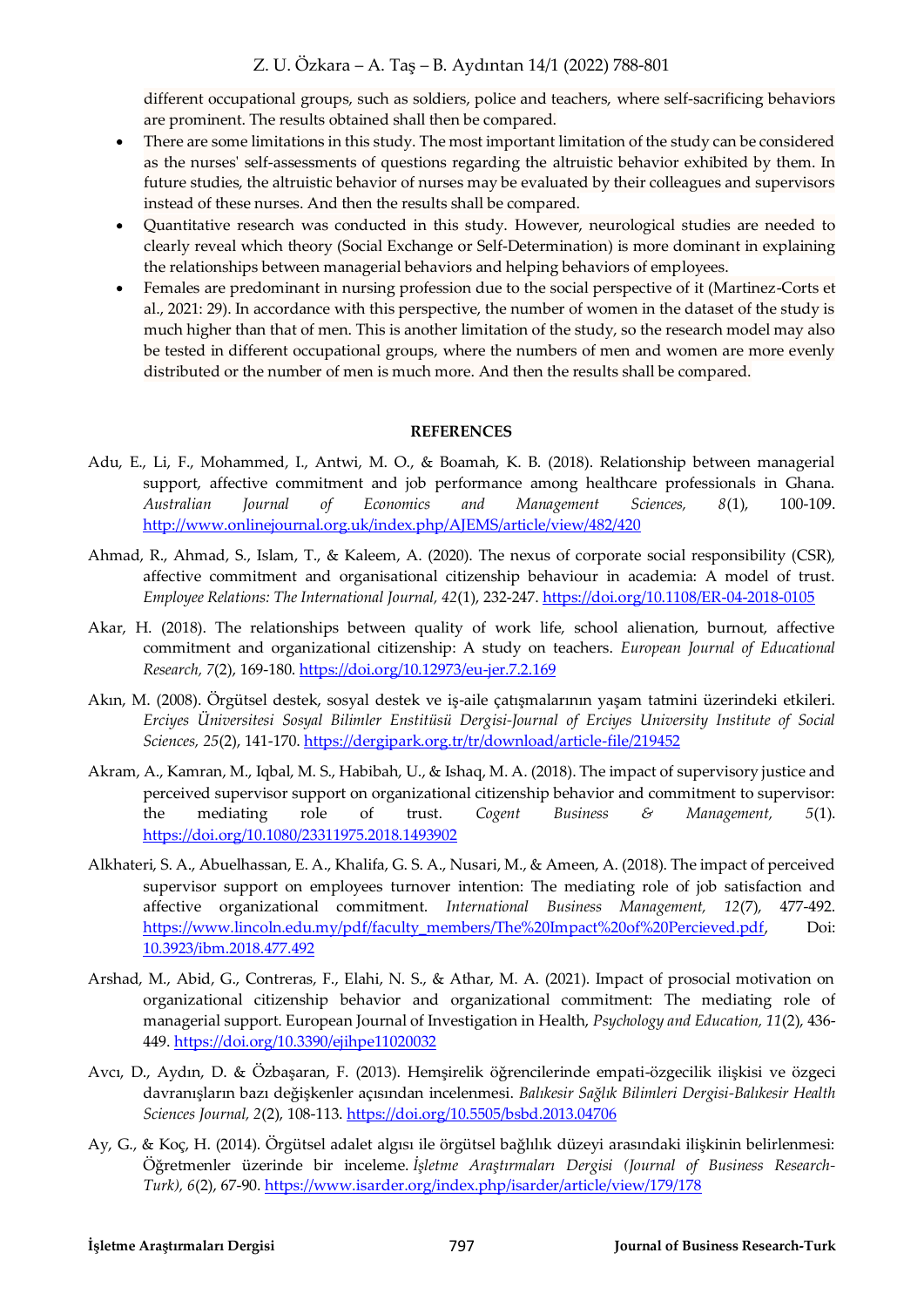- Baron, R. M. & Kenny, D. A. (1986). The moderator-mediator variable distinction in social pychological research: Conceptual, strategic, and statistical considerations. *Journal of Personality and Social Psychology, 51*(6), 1173-1182.<https://doi.org/10.1037/0022-3514.51.6.1173>
- Bhanthumnavin, D. (2000). Importance of supervisory social support and its implications for HRD in Thailand. *Psychology and Developing Societies, 12*(2), 155-166.<https://doi.org/10.1177/097133360001200203>
- Blau, P. M. (1964). *Exchange and power in social life*. John Wiley & Sons, Inc: USA. ISBN: 9780471080305
- Ceylan, C., Taçoğlu, C., & Kartal, H. (2021). Analysis of the factors affecting organizational commitment: an empirical application. *The Journal of Organizational Behavior Research (JOOBR), 6*(1), 6-20. <https://doi.org/10.51847/upj1bjtjhx>
- Deci, E. L., & Ryan, R. M. (1985). *Intrinsic motivation and self-determination in human behavior*. Plenum Press. ISBN: 978-0306420221
- Ece, S., & Gültekin, S. (2018). Yönetici desteği ve örgütsel bağlılık: Kamu sektöründe bir uygulama. *Akademik Bakış Uluslararası Hakemli Sosyal Bilimler Dergisi-Academic Sight International Refereed Online Journal, 66*, 82-93[. https://dergipark.org.tr/tr/download/article-file/472590](https://dergipark.org.tr/tr/download/article-file/472590)
- Erenler Tekmen, E. (2016). Çalışan sessizlik davranışının azaltılmasında algılanan örgütsel destek etkili midir? *Örgütsel Davranış Araştırmaları Dergisi-The Journal of Organizational Behavior Research (JOOBR), 1*(1), 53- 75.<https://dergipark.org.tr/tr/download/article-file/293443>
- Ferreira, M. M. F. (2015). Organizational commitment and supervisor support, perception of procedural fairness, tenure in the hospital: The mediating effect of work-life balance-study in nurses. *Clinical Nursing Studies, 3*(2), 17-23.<https://doi.org/10.5430/cns.v3n2p17>
- Ghosh, R., Reio, T. G., & Haynes, R. K. (2012). Mentoring and organizational citizenship behavior: Estimating the mediating effects of organization‐based self‐esteem and affective commitment. *Human Resource Development Quarterly, 23*(1), 41-63[. https://doi.org/10.1002/hrdq.21121](https://doi.org/10.1002/hrdq.21121)
- Giray, M. D. & Şahin, D. N. (2012). Algılanan örgütsel, yönetici ve çalışma arkadaşları desteği ölçekleri: Geçerlik ve güvenirlik çalışması. *Türk Psikoloji Yazıları, 15*(30), 1-9. <https://www.psikolog.org.tr/tr/yayinlar/dergiler/1031828/tpy1301996120120000m000097.pdf>
- Gouldner, A. W. (1960). The norm of reciprocity: A preliminary statement. *American Sociological Review, 25*(2), 161-178[. https://doi.org/10.2307/2092623](https://doi.org/10.2307/2092623)
- Görmüş, İ., & Özer, K. (2021). Ankara İlinde Bölge Müdürlüğü Bulunan Sigorta Şirketleri Çalışanlarının Örgütsel Bağlılığının Örgütsel Vatandaşlık Davranışına ve Lider-Üye Etkileşimine Etkisi, *İşletme Araştırmaları Dergisi (Journal of Business Research-Turk), 13*(1), 202-215. <https://doi.org/10.20491/isarder.2021.1129>
- Gupta, V., Agarwal, U. A., & Khatri, N. (2016). The relationships between perceived organizational support, affective commitment, psychological contract breach, organizational citizenship behaviour and work engagement. *Journal of Advanced Nursing, 72*(11), 2806-2817[. https://doi.org/10.1111/jan.13043](https://doi.org/10.1111/jan.13043)
- Güçel, C. (2013). Örgütsel bağlılığın örgütsel vatandaşlık davranışına etkisi örgütsel adaletin aracılık rolü: İmalat işletmelerine yönelik bir araştırma. *İşletme Araştırmaları Dergisi (Journal of Business Research-Turk), 5*(2), 173-190[. https://www.isarder.org/index.php/isarder/article/view/116/114](https://www.isarder.org/index.php/isarder/article/view/116/114)
- Gürel, H. (2012). *The mediating role of individual responsibility on the relationship between corporate responsibilityorganizational citizenship behavior and the role of corporate responsibility conceptions and organizational identification as moderators* (Unpublished Doctoral thesis). Social Sciences Institute, Business Administration, Marmara University, İstanbul. <https://tez.yok.gov.tr/UlusalTezMerkezi>
- Hair, J. F., Black, W. C., Babin B. J. & Anderson, R. E. (2018). *Multivariate data analysis* (8th ed.). Cengage. ISBN: 9781473756540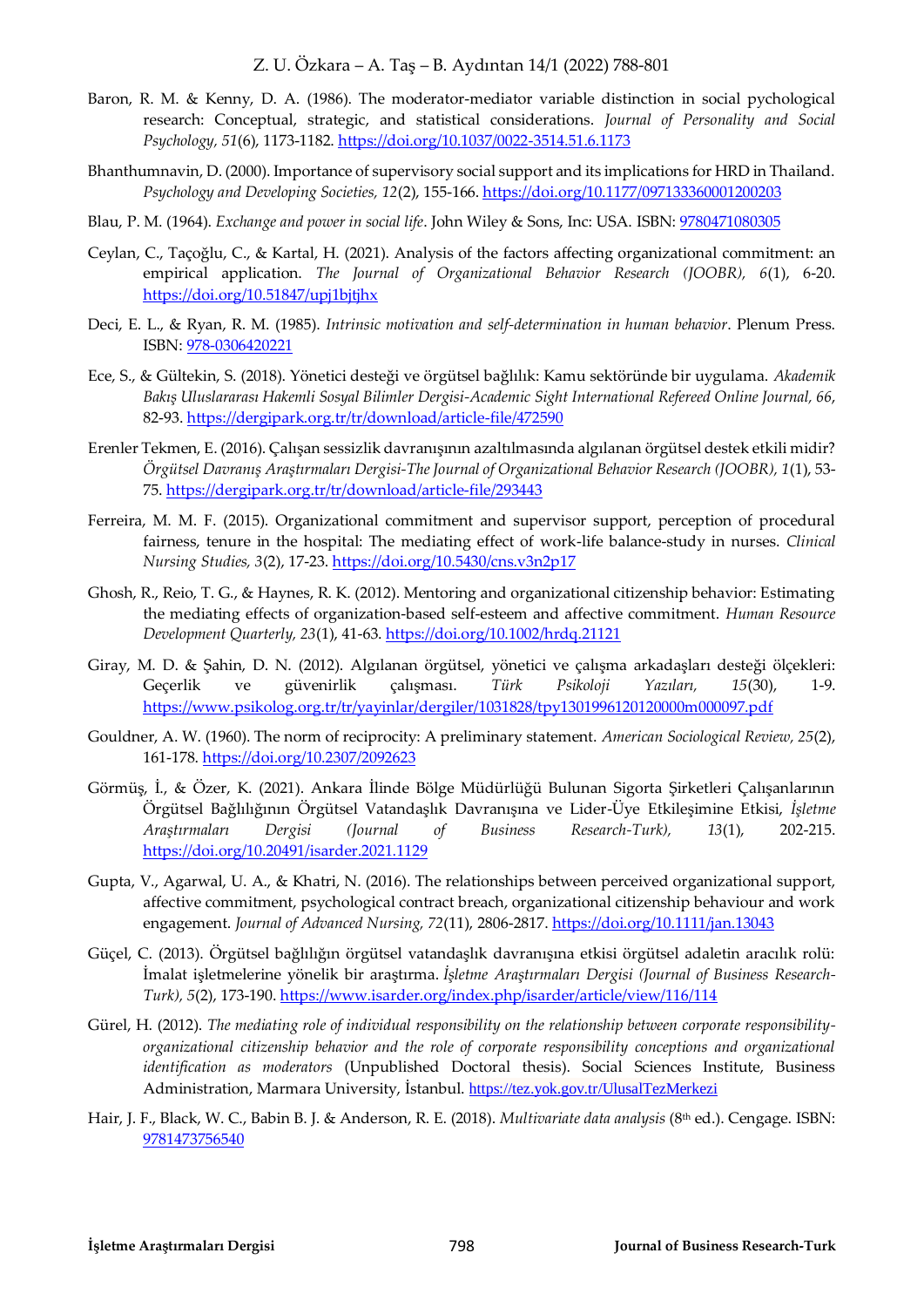- Hashigami, Y. & Tsujimoto, M. (2018). Influence of hierarchical perceived support difference: Perceived supervisor support and coworker support. *International Journal of Japan Association for Management Systems, 10*(1), 37-43[. https://doi.org/10.14790/ijams.10.37](https://doi.org/10.14790/ijams.10.37)
- Ho, J. C. (2017). The effect of supervisor support on employee voice behavior based on the self-determination theory: The moderating effect of impression management motive. *Journal of Entrepreneurship and Organization Management, 6*(1), 1-8. [https://www.hilarispublisher.com/open-access/the-effect-of](https://www.hilarispublisher.com/open-access/the-effect-of-supervisor-support-on-employee-voice-behavior-basedon-the-selfdetermination-theory-the-moderating-effect-of-impressi-2169-026X-1000209.pdf)[supervisor-support-on-employee-voice-behavior-basedon-the-selfdetermination-theory-the](https://www.hilarispublisher.com/open-access/the-effect-of-supervisor-support-on-employee-voice-behavior-basedon-the-selfdetermination-theory-the-moderating-effect-of-impressi-2169-026X-1000209.pdf)[moderating-effect-of-impressi-2169-026X-1000209.pdf,](https://www.hilarispublisher.com/open-access/the-effect-of-supervisor-support-on-employee-voice-behavior-basedon-the-selfdetermination-theory-the-moderating-effect-of-impressi-2169-026X-1000209.pdf) Doi: 10.4172/2169-026X.1000209
- Khalid, K. (2020). The impact of managerial support on the association between pay satisfaction, continuance and affective commitment, and employee task performance. *SAGE Open, 10*(1), 1-13. <https://doi.org/10.1177/2158244020914591>
- Kim, H. (2014). Transformational leadership, organizational clan culture, organizational affective commitment, and organizational citizenship behavior: A case of South Korea's public sector. *Public Organization Review, 14*(3), 397-417[. https://doi.org/10.1007/s11115-013-0225-z](https://doi.org/10.1007/s11115-013-0225-z)
- Koçak, H., & Koç, H. (2018). Psikolojik Sözleşme İhlalleri ile Örgütsel Güven ve Örgütsel Bağlılık İlişkisi: Kamu ve Özel Sektör Karşılaştırması, *İşletme Araştırmaları Dergisi (Journal of Business Research-Turk), 10*(4), 1217-1241, https://www.isarder.org/2018/vol.10 issue.4 article62 full text.pdf, Doi: 10.20491/isarder.2018.571
- Lee, Y. H., Woo, B., & Kim, Y. (2018). Transformational leadership and organizational citizenship behavior: Mediating role of affective commitment. *International Journal of Sports Science & Coaching, 13*(3), 373- 382.<https://doi.org/10.1177/1747954117725286>
- Martinez-Corts, I., Manzanares, S., & Medina, F. J. (2021). Two in distress make sorrow less: A work-life conflict moderated mediation model. *Journal of Work and Organizational Psychology, 37*(1), 28-34. <https://doi.org/10.5093/jwop2021a3>
- Meyer, J. P., Allen, N. J. & Smith, C. A. (1993). Commitment to organizations and occupations: Extension and test of a three-component conceptualization. *Journal of Applied Psychology, 78*(4), 538-551. <https://doi.org/10.1037/0021-9010.78.4.538>
- Mumcu, A., & Alici, İ. (2016). Örgütsel bağlılığın alt boyutları ile işten ayrılma niyeti arasındaki ilişki: Sosyal yardımlaşma ve dayanışma vakfı personeli üzerine bir araştırma. *Örgütsel Davranış Araştırmaları Dergisi-The Journal of Organizational Behavior Research (JOOBR), 1*(1), 35-52. <https://www.acarindex.com/dosyalar/makale/acarindex-1486386346.PDF>
- Nichols, H. M., Swanberg, J. E., & Bright, C. L. (2016). How does supervisor support influence turnover intent among frontline hospital workers? The mediating role of affective commitment. *The Health Care Manager, 35*(3), 266-279.<https://doi.org/10.1097/hcm.0000000000000119>
- Nisar, A., Abid, G., Elahi, N. S., Athar, M. A., & Farooqi, S. (2020). Impact of compassion on voice behavior: A moderated mediation model. *Journal of Open Innovation: Technology, Market, and Complexity, 6*(4), <https://doi.org/10.3390/joitmc6040148>
- Odoardi, C., Battistelli, A., Montani, F., & Peiro, J. M. (2019). Affective commitment, participative leadership and employee innovation: A multilevel investigation. *Journal of Work and Organizational Psychology, 35*(2), 103-113.<https://doi.org/10.5039/jwop2019a12>
- Ohana, M. (2016). Voice, affective commitment and citizenship behavior in teams: The moderating role of neuroticism and intrinsic motivation. *British Journal of Management, 27*(1), 97-115. <https://doi.org/10.1111/1467-8551.12146>
- Organ, D.W. (1988). *Organizational citizenship behavior: The good soldier syndrom*. Lexington Book, Lexington. ISBN: 978-0669117882
- Özdemir, H. (2021). Örgütsel bağlılık. In: M. Ak (Ed.). *Örgütsel davranış üzerine: Literatürel analiz ve ölçekler* (pp. 227-249). Nobel Yayınevi. ISBN: 978-625-439-337-2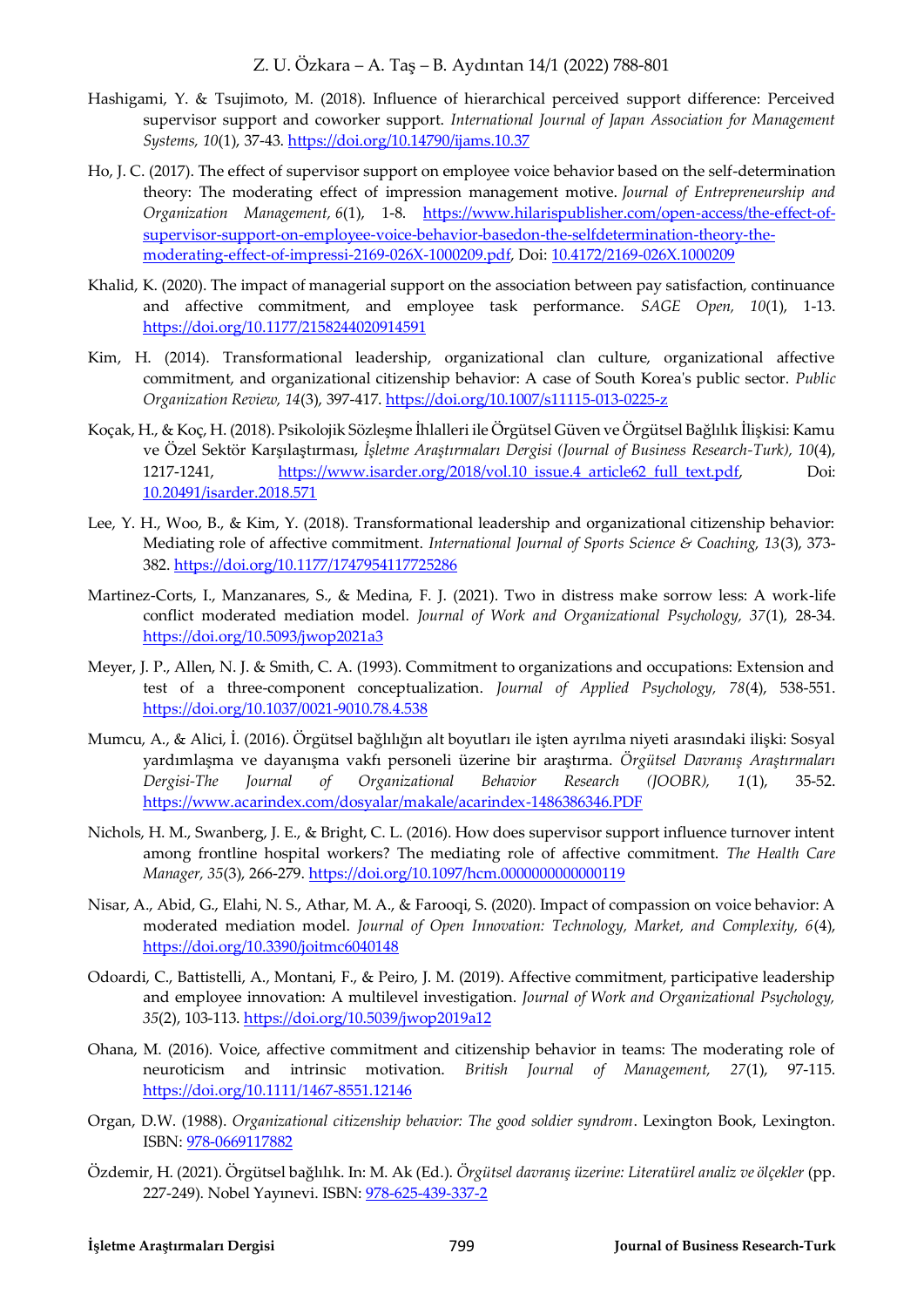- Özkara, Z. U. (2019). *Örgütlerde otantik liderlik ve politik yeti: Hemşireler üzerinde bir araştırma*. Gazi Kitabevi. ISBN: 978-975-8396-78-8
- Özkara, Z. U., Taş, A., & Aydıntan, B. (2019). Algılanan yönetici desteği ile örgütsel sinizm arasındaki ilişkide lider-üye etkileşiminin aracılık etkisi. *Uluslararası Toplum Araştırmaları Dergisi-International Journal of Society Researches (OPUS), 12*(18. UIK Special Issue), 101-137.<https://doi.org/10.26466/opus.584036>
- Pandey, A., & Chairungruang, S. (2020). Effects of organizational support, supervisor support and coworkers' interpersonal helping behavior on employee job satisfaction: A case study in Bangkok, Thailand. International Journal of Economics. *Business and Accounting Research (IJEBAR), 4*(2), 283-293. <https://doi.org/10.29040/ijebar.v4i02.998>
- Paolucci, N., Dimas, I. D., Zappala, S., Lourenco, P. R., & Rebelo, T. (2018). Transformational leadership and team effectiveness: The mediating role of affective team commitment. *Journal of Work and Organizational Psychology, 34*(3), 135-144.<https://doi.org/10.5093/jwop2018a16>
- Pasamehmetoglu, A., Guchait, P., Tracey, J. B., Cunningham, C. J. L., & Lei, P. (2017). The moderating effect of supervisor and coworker support for error management on service recovery performance and helping behaviors. *Journal of Service Theory and Practice, 27*(1), 2-22[. https://doi.org/10.1108/jstp-06-2015-0130](https://doi.org/10.1108/jstp-06-2015-0130)
- Preacher, K. J., & Leonardelli G. J. (2010). *Calculation for the Sobel test: An interactive calculation tool for mediation tests*. Access date: 27.12.2021, Available from[: http://quantpsy.org/sobel/sobel.htm](http://quantpsy.org/sobel/sobel.htm)
- Profili, S., Sammarra, A., & Innocenti, L. (2016). Can age make a difference? A moderated model of altruistic organizational citizenship behaviour antecedents. *International Journal of Business Science & Applied Management (IJBSAM), 11*(1), 18-31. [https://www.econstor.eu/bitstream/10419/190665/1/11\\_1\\_p18-](https://www.econstor.eu/bitstream/10419/190665/1/11_1_p18-31.pdf) [31.pdf](https://www.econstor.eu/bitstream/10419/190665/1/11_1_p18-31.pdf)
- Rabbani, S. H., Akram, J., Habib, G., & Sohail, N. (2017). Supervisory support on the organizational commitment: Role of power distance in the manufacturing sector of Pakistan. *European Journal of Business and Management, 9*(22), 1-12.<https://core.ac.uk/download/pdf/234627989.pdf>
- Rhoades, L., & Eisenberger, R. (2002). Perceived organizational support: A review of the literature. *Journal of Applied Psychology, 87*(4), 698-714.<https://doi.org/10.1037/0021-9010.87.4.698>
- Robbins, S. P., & Judge, T. A. (2018). *Organizational behavior* (18th ed.). Pearson. ISBN: 978-1292259239
- Samo, A. H., Öztürk, İ., Mahar, F., & Yaqoob, S. (2019). The way followers fathom: Exploring the nexus among women leadership styles, job satisfaction and organizational commitment. *The Journal of Organizational Behavior Research (JOOBR), 4*(1), 17-32. [http://openaccess.cag.edu.tr/xmlui/bitstream/handle/20.500.12507/486/%C4%B0lknur%20%C3%96ZT](http://openaccess.cag.edu.tr/xmlui/bitstream/handle/20.500.12507/486/%C4%B0lknur%20%C3%96ZT%C3%9CRK.pdf?sequence=1&isAllowed=y) [%C3%9CRK.pdf?sequence=1&isAllowed=y](http://openaccess.cag.edu.tr/xmlui/bitstream/handle/20.500.12507/486/%C4%B0lknur%20%C3%96ZT%C3%9CRK.pdf?sequence=1&isAllowed=y)
- Setton, R. P., Bennett, N., & Liden, R. C. (1996). Social exchange in organizations: Perceived organizational support, leader-member exchange, and employee reciprocity. *Journal of Applied Psychology, 81*(3), 219- 227.<https://doi.org/10.1037/0021-9010.81.3.219>
- Stinglhamber, F., & Vandenberghe, C. (2003). Organizations and supervisors as sources of support and targets of commitment: A longitudinal study. *Journal of Organizational Behavior, 24*(3), 251-270. <https://doi.org/10.1002/job.192>
- Sultana, N., Rabie, O., Farooq, M., & Amjad, A. (2016). The impact of perceived supervisor support on OCB: The moderating effect of introversion. *The Lahore Journal of Business, 5*(1), 37-58. <https://doi.org/10.35536/ljb.2016.v5.i1.a3>
- Tabachnick, B. G. & Fidell, L. S. (2019). *Using multivariate statistics* (7th ed.). Pearson Prentice Hall. ISBN: 978- 0134790541
- Taş, A., & Özkara, Z. U. (2020). İş stresinin algılanan yönetici desteği ile işten ayrılma niyeti arasındaki ilişkide üstlendiği rol. *Uluslararası Toplum Araştırmaları Dergisi- International Journal of Society Researches (OPUS), 15*(21), 475-504.<https://doi.org/10.26466/opus.662681>